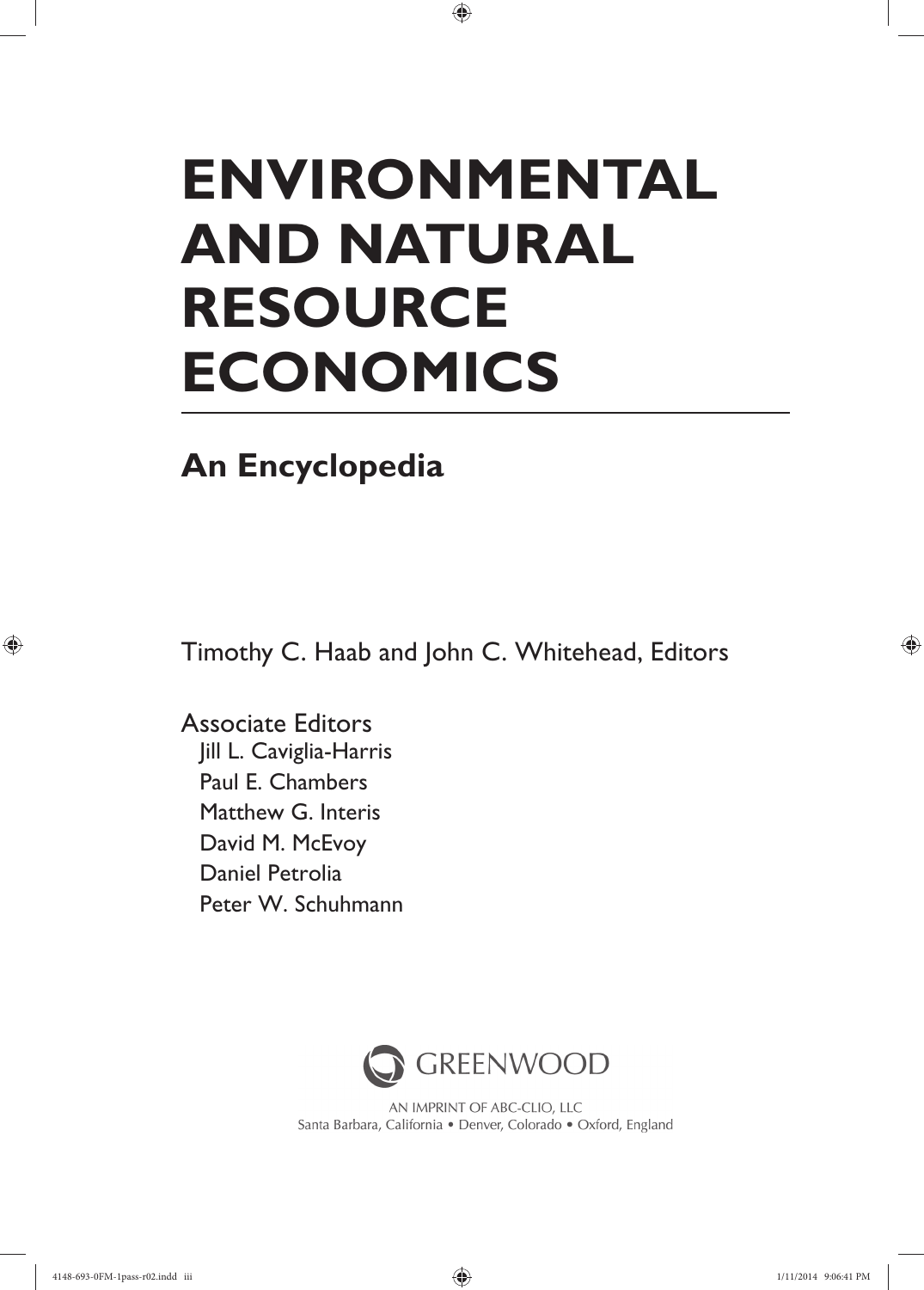# **CONTENTS**

| <b>List of Entries</b>             | vii       |
|------------------------------------|-----------|
| <b>Guide to Related Topics</b>     | ix        |
| Preface                            | xiii      |
| Acknowledgments                    | XV        |
| <i>Introduction</i>                | xvii      |
| The Encyclopedia                   | $1 - 350$ |
| About the Editors and Contributors | 351       |
| <i>Index</i>                       | 357       |

 $\bigoplus$ 

 $\bigoplus$ 

 $\bigoplus$ 

**v**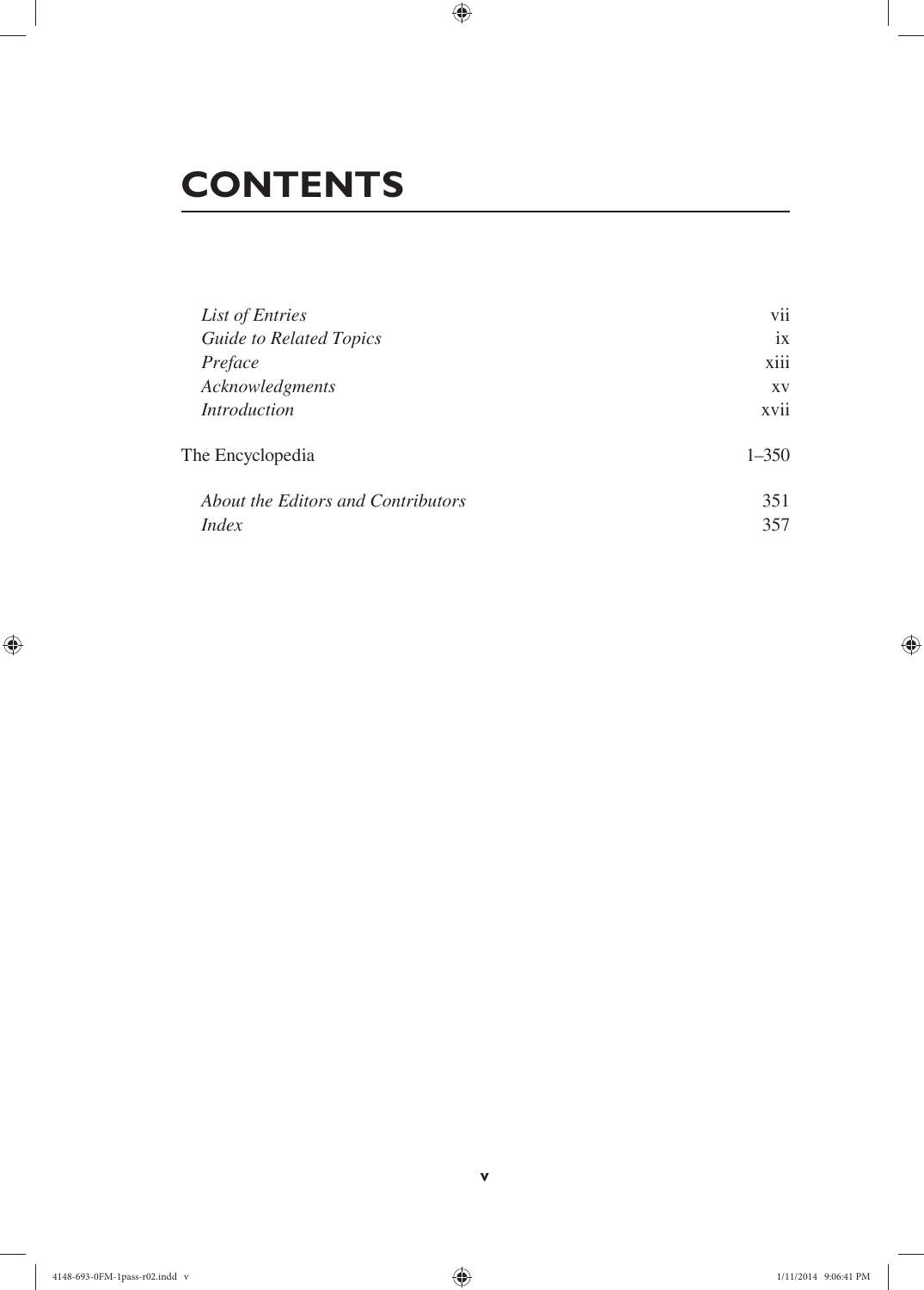### **LIST OF ENTRIES**

 $\textcolor{red}{\textcircled{\footnotesize{1}}}$ 

AuQ1

♠

 Adaptation **Agriculture**  Air Pollution Alternative Energy Amenity Values of Forests Association of Environmental and Resource Economists Asymmetric Information Averting Behavior Baumol, William J. Behavioral Economics Benefit-Cost Analysis Benefit-Cost Analysis of the Clean Air Act Benefit Transfer **Biodiversity**  Biofuels Books Boulding, Kenneth Brownfields Carbon Pricing Cartels Catch Shares Choice Experiments Ciriacy-Wantrup, S. V. Clawson, Marion Clean Air Act Clean Water Act Climate Change and Forests Climate Change Impacts Coase, Ronald Coase Theorem Coastal Resources Common Pool Resources Complexity in Fisheries

 Conservation Reserve Program Contingent Behavior Contingent Valuation Corporate Average Fuel Economy Corporate Environmentalism Crocker, Thomas D. Cuyahoga River Fire Daly, Herman E. d'Arge, Ralph C. *Deepwater Horizon* Oil Spill Discounting Drought Earth Day Ecological Economics Ecosystem Services Emissions Trading Endangered Species Energy Efficiency Energy Policy Environmentalism Environmental Justice Environmental Kuznets Curve Executive Order 12291 Exhaustible Resources Experimental Economics and Valuation Experimental Methods and Policy Externality Exxon *Valdez* Oil Spill Fisheries Economics Associations Fisheries Management Food Safety Forecasting Forestry Green Jobs

**vii**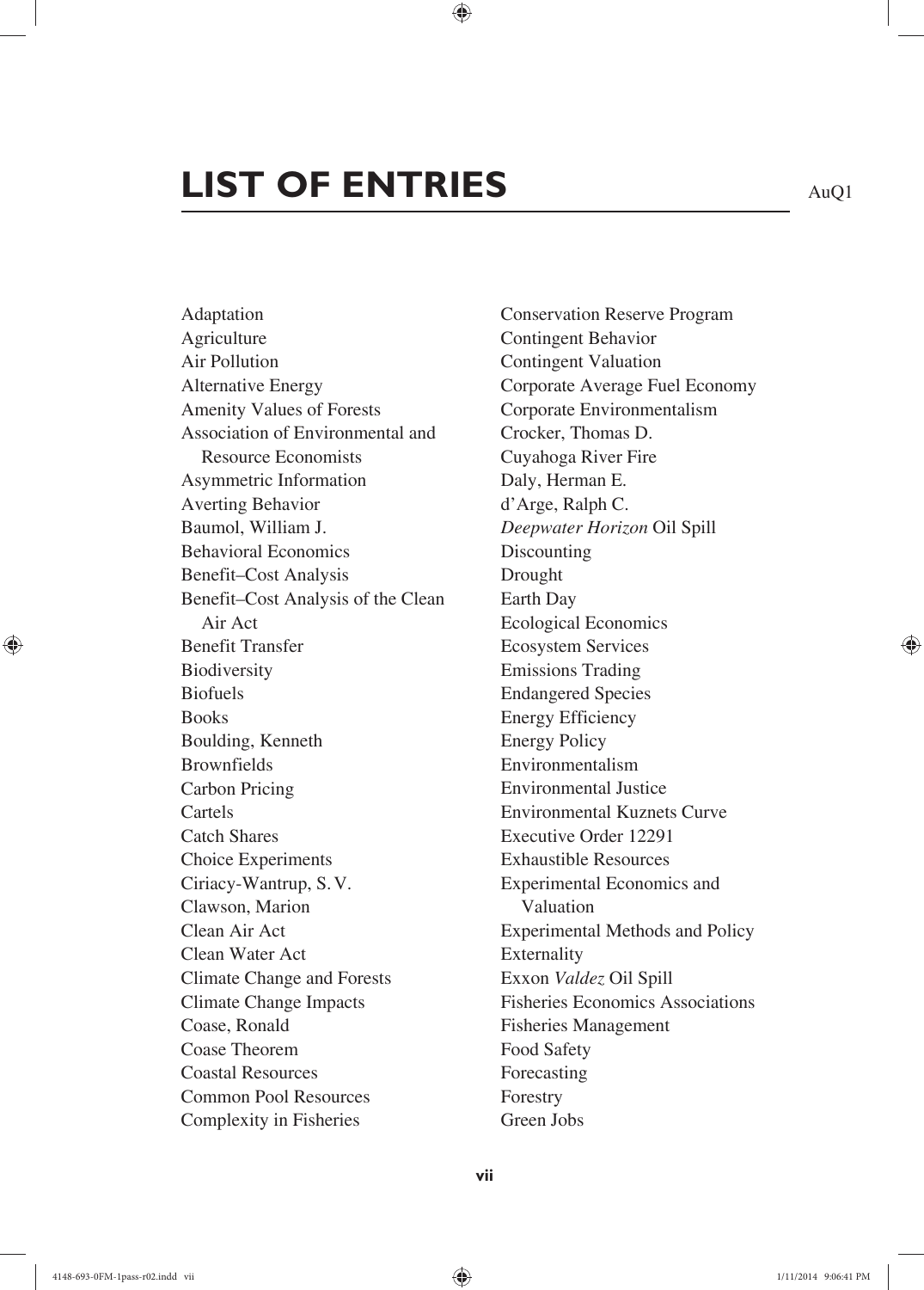#### **viii | List of Entries**

 Green National Accounting Groundwater Guidelines for Preparing Economic Analyses Hardin, Garrett Hazardous Waste Health Hedonic Price Method Hotelling, Harold Information Disclosure International Association of Energy **Economics**  International Climate Agreements International Environmental Agreements International Trade Invasive Species Jevons, William Stanley Journals Kneese, Allen V. Krutilla, John V. Land Use Malthus, Thomas Robert Meta-Analysis Monitoring and Enforcement Montreal Protocol Municipal Solid Waste Natural Hazards Natural Monopoly NIMBY and LULU NOAA Panel on Contingent Valuation Noise Nonmarket Valuation Nonpoint Source Pollution Nuclear Power **Offsets**  Ostrom, Elinor Outdoor Recreation Passive Use Value Payments for Environmental Services

 Peak Oil Pearce, David W. Philosophy Pigou, Arthur C. Pigouvian Taxes Pollution Abatement Costs Precautionary Principle Property Rights Public Goods Recycling Regulation Renewable Energy Risk and Uncertainty Rosen, Sherwin Safe Minimum Standard Schelling, Thomas C. Sea Level Rise Subsidies Sulfur Dioxide Trading Sustainability Technological Innovation Tolley, George S. Toxics Release Inventory Trade Policy Tragedy of the Commons Trans-Alaskan Pipeline Travel Cost Method Tropical Rain Forests United States Society for Ecological **Economists**  University Economics Departments User Cost Value of Statistical Life Water Conservation Water in Development Water Pollution Welfare Welfare and Equity Wetlands

 $\textcolor{red}{\textcircled{\footnotesize{1}}}$ 

♠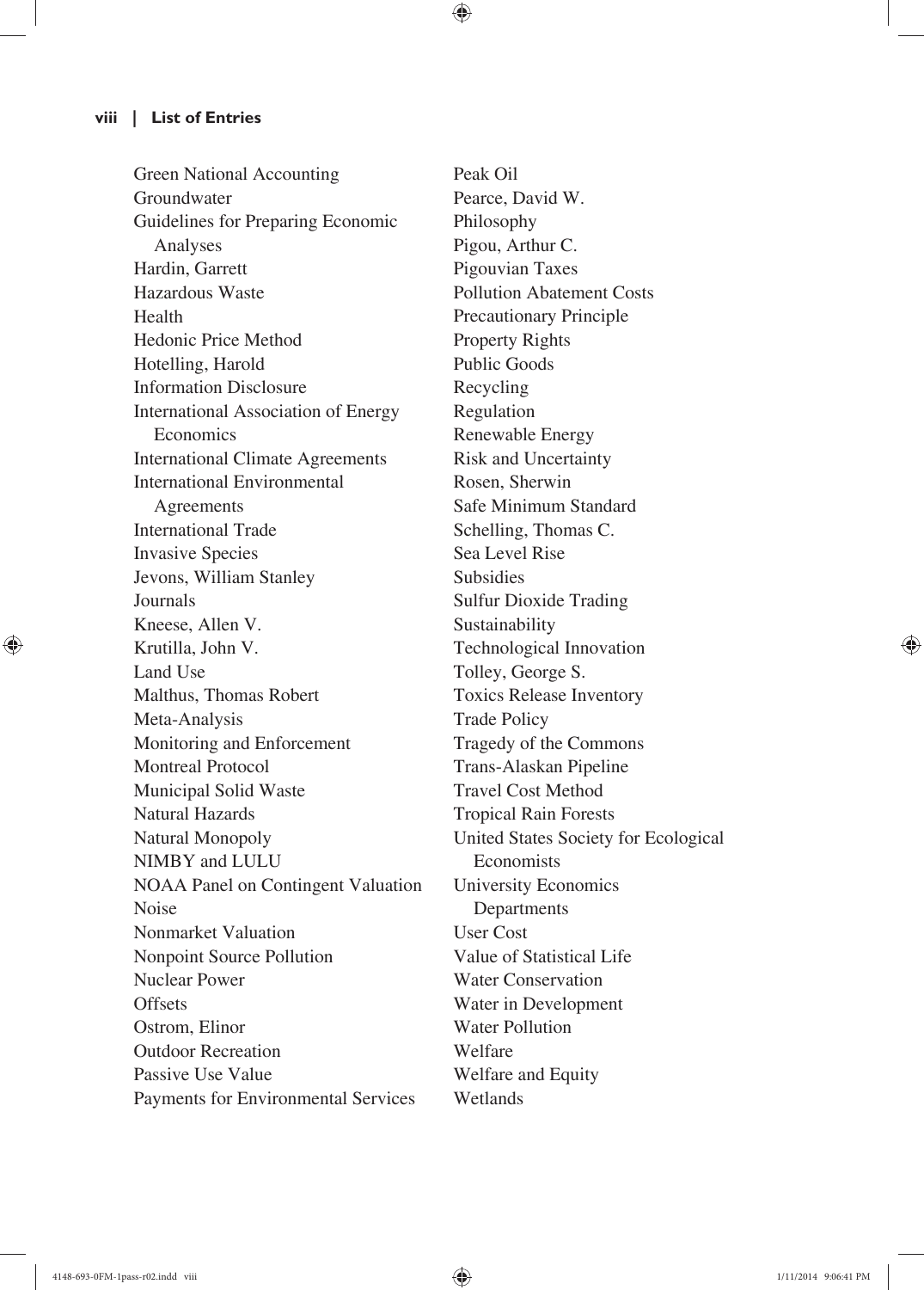### **GUIDE TO RELATED TOPICS**

 $\textcolor{red}{\textcircled{\footnotesize{1}}}$ 

#### **BASIC CONCEPTS**

#### **Market Failure**

 Asymmetric Information Cartels Common Pool Resources Externality Green National Accounting Natural Monopoly Public Goods Tragedy of the Commons

#### **People**

♠

 Baumol, William J. Boulding, Kenneth Ciriacy-Wantrup, S. V. Clawson, Marion Coase, Ronald Crocker, Thomas D. Daly, Herman E. d'Arge, Ralph C. Hardin, Garrett Hotelling, Harold Jevons, William Stanley Kneese, Allen V. Krutilla, John V. Malthus, Thomas Robert Ostrom, Elinor Pearce, David W. Pigou, Arthur C. Rosen, Sherwin Schelling, Thomas D. Tolley, George S.

#### **Events**

Benefit–Cost Analysis of the Clean Air Act Clean Air Act Clean Water Act Cuyahoga River Fire *Deepwater Horizon* Oil Spill Earth Day Environmental Justice Executive Order 12291 Exxon *Valdez* Oil Spill Guidelines for Preparing Economic Analyses Montreal Protocol NOAA Panel on Contingent Valuation Sulfur Dioxide Trading Toxics Release Inventory Trans-Alaskan Pipeline

#### **Movements**

 Association of Environmental and Resource Economics Behavioral Economics **Books**  Ecological Economics Environmentalism Fisheries Economics Associations International Association of Energy **Economics**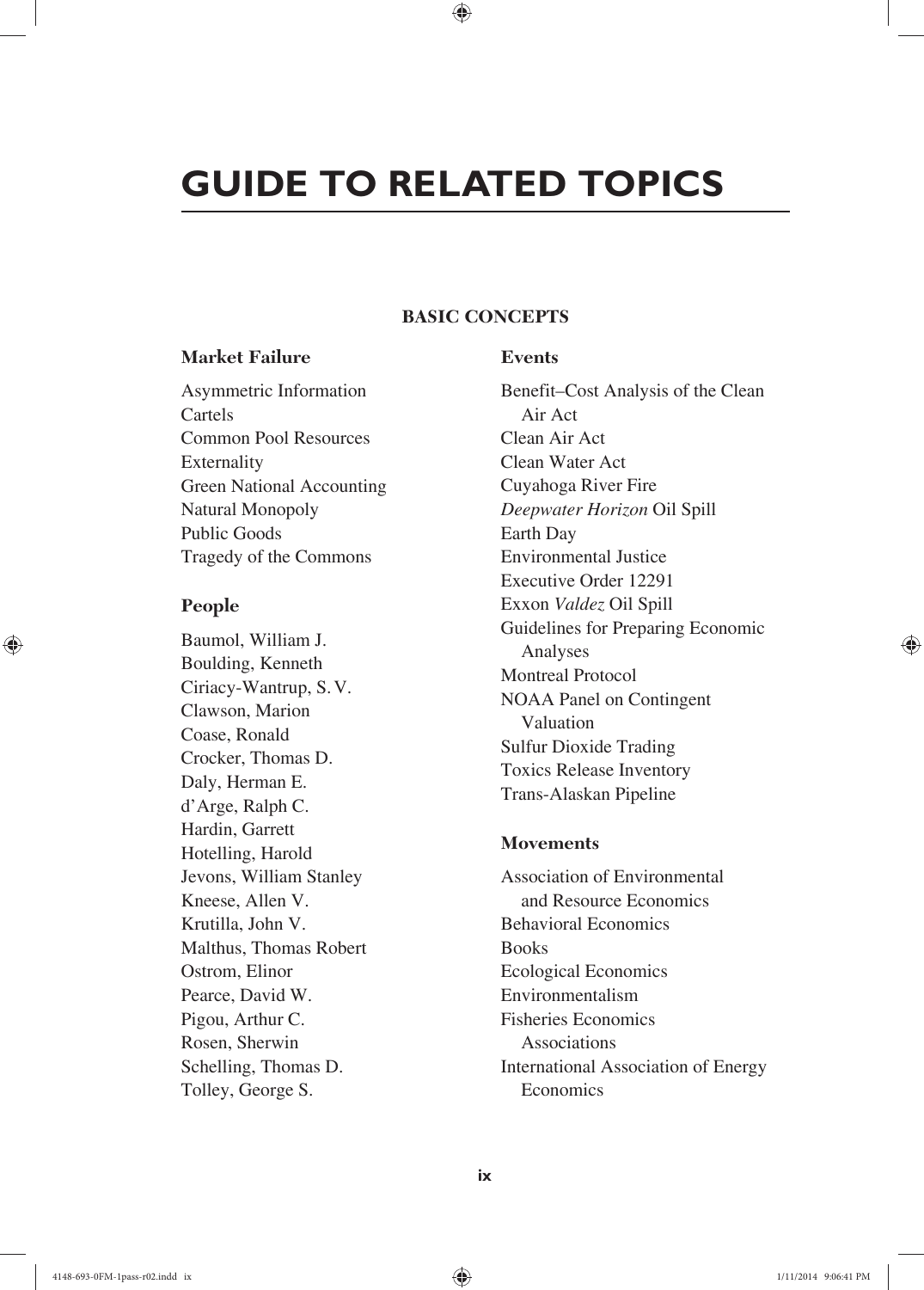| Journals       | United States Society for Ecological    |
|----------------|-----------------------------------------|
| Philosophy     | Economics                               |
| Sustainability | <b>University Economics Departments</b> |

 $\bf \bigcirc$ 

#### **ENVIRONMENTAL ECONOMICS**

#### **Policy**

⊕

 Coase Theorem Conservation Reserve Program Corporate Average Fuel Economy Corporate Environmentalism Emissions Trading Experimental Methods and Policy Information Disclosure International Environmental Agreements International Trade Monitoring and Enforcement **Offsets**  Payments for Environmental Services Pigouvian Taxes Precautionary Principle Property Rights Regulation Safe Minimum Standard Subsidies Trade Policy

#### **Environmental Topics**

 Agriculture Air Pollution  Brownfields Drought Environmental Kuznets Curve Food Safety Hazardous Waste Health Invasive Species Municipal Solid Waste Natural Hazards NIMBY and LULU Noise Nonpoint Source Pollution Recycling Water Pollution

#### **Climate Change**

 Adaptation Carbon Pricing Climate Change and Forests Climate Change Impacts International Climate Agreements Sea Level Rise Technological Innovation

#### **RESOURCE ECONOMICS**

#### **Allocation**

 Catch Shares Complexity in Fisheries Exhaustible Resources Fisheries Management Forestry User Cost

**Energy** 

 Alternative Energy Biofuels Energy Efficiency Energy Policy Forecasting Nuclear Power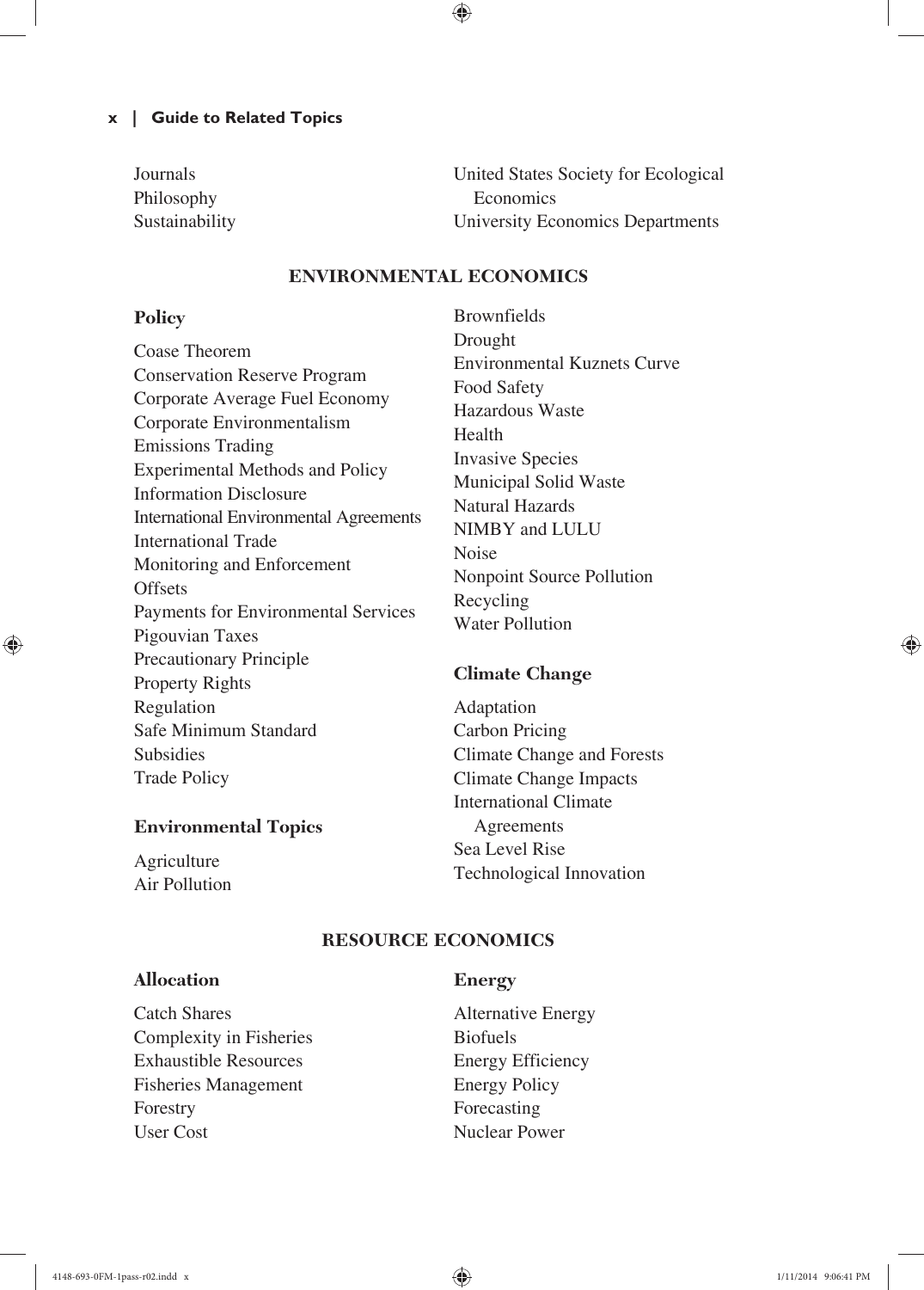#### **Guide to Related Topics | xi**

 Peak Oil Renewable Energy

#### **Resource Topics**

 Biodiversity Coastal Resources  Land Use Groundwater Tropical Rain Forests Water Conservation Water in Development Wetlands

#### **APPLIED WELFARE ECONOMICS**

 $\bigoplus$ 

#### **Basics**

Benefit-Cost Analysis Discounting Green Jobs

 Nonmarket Valuation Pollution Abatement Costs Risk and Uncertainty Welfare Welfare and Equity

#### **VALUATION METHODS**

 Averting Behavior Benefit Transfer Choice Experiments Contingent Behavior Contingent Valuation Experimental Methods and Valuation Hedonic Price Method Meta-Analysis Travel Cost Method

#### **Valuation Topics**

 Amenity Values of Forests Ecosystem Services Endangered Species Outdoor Recreation Passive Use Value Value of Statistical Life

⊕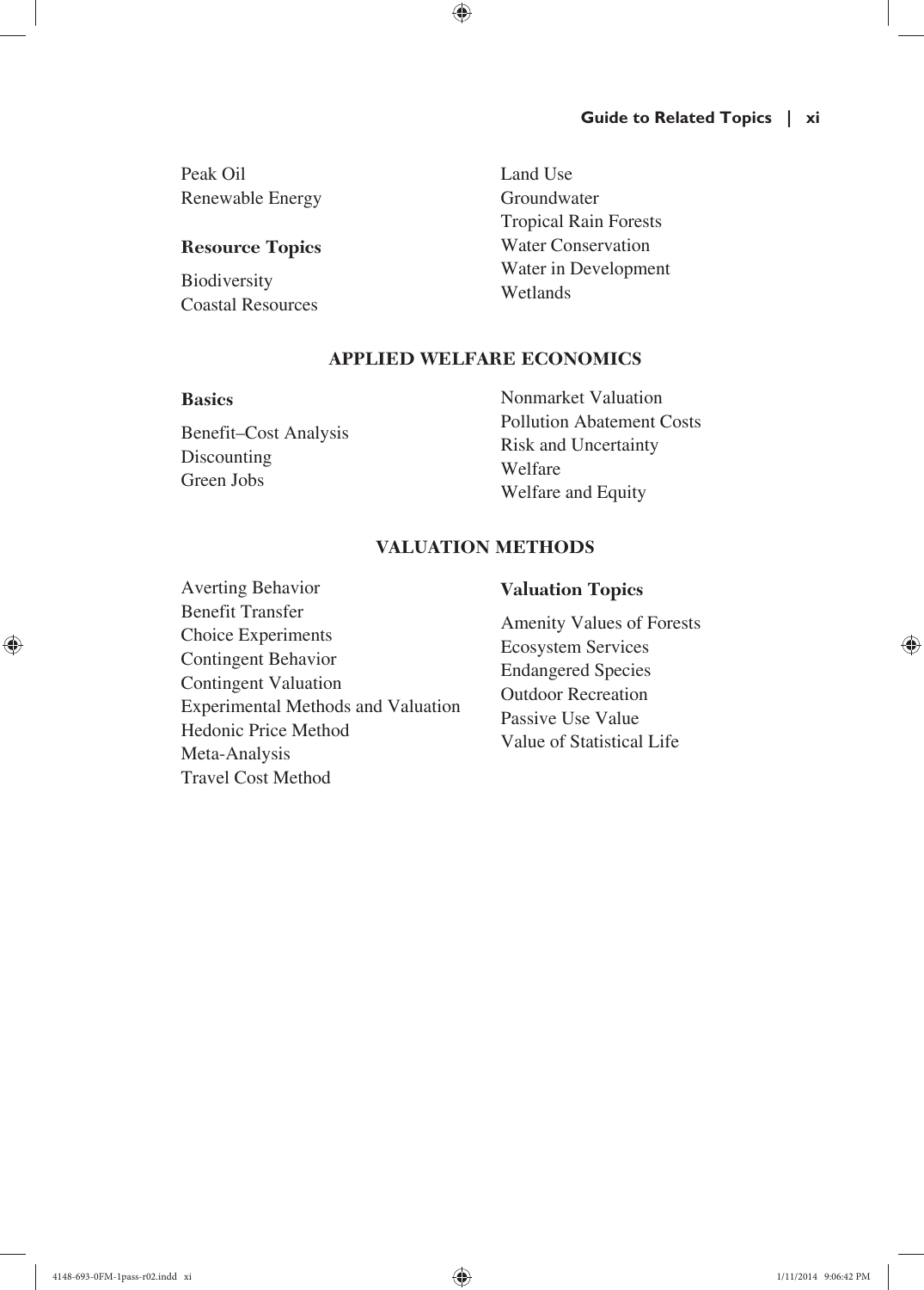### **PREFACE**

 What can we do about climate change? How do we reduce pollution? Is reducing pollution worth it? What will we do when we run out of oil? Why haven't we switched to renewable energy yet? Does government involvement help or hinder solutions to these problems? How do we measure the costs and benefits of environmental projects? These and many other questions can be answered with a broad understanding of economics as applied to environmental and natural resources.

⊕

 Economics is the study of stuff. Who has stuff? Who wants stuff? How is stuff made? How is stuff sold? Who buys stuff? Who sells stuff? Where does the stuff to make the stuff come from? How do we get the most out of our limited stuff? And, where does the leftover stuff go? Economics is the study of the decisions, the institutions, the rules, and the laws that result in how our stuff is made and consumed and ways to make people better off.

 Critical to the study of economics is the simple fact that all stuff either comes from or is returned to the environment. Ignorance of this fact, and the blind pursuit of personal well-being, results in markets misallocating stuff and society being worse off than it can be, today and in the future. Failing to understand economics and the role the economy plays in creating and solving environmental problems leads to bad decisions and bad policies. Just as economies cannot exist without depending on environmental and natural resources, environmental and natural resource problems cannot be solved separate from the economy. To paraphrase Homer Simpson, the patriarch of the cartoon Simpson family, who once said, "Beer. The cause of, and solution to, all of life's problems," economics is the cause of, and solution to, all of our environmental and natural resource problems.

*Environmental and Natural Resource Economics: An Encyclopedia* offers the critical information needed to understand environmental and natural resource issues, presented in an objective and accessible manner. With entries written by the top thinkers in the field, this encyclopedia serves as a general reference on all aspects of environmental and natural resource economics. It focuses on the key concepts, movements, events, people, and organizations relevant to the study of environmental and natural resource economics.

 This encyclopedia is a comprehensive reference of all aspects of environmental and natural resource economics, organized topically by the most common way the subject is taught at the college level: market failure, environmental policy, natural resource economics, and applied welfare economics. It is intended for advanced high school students, undergraduate students at two- and four-year institutions,

♠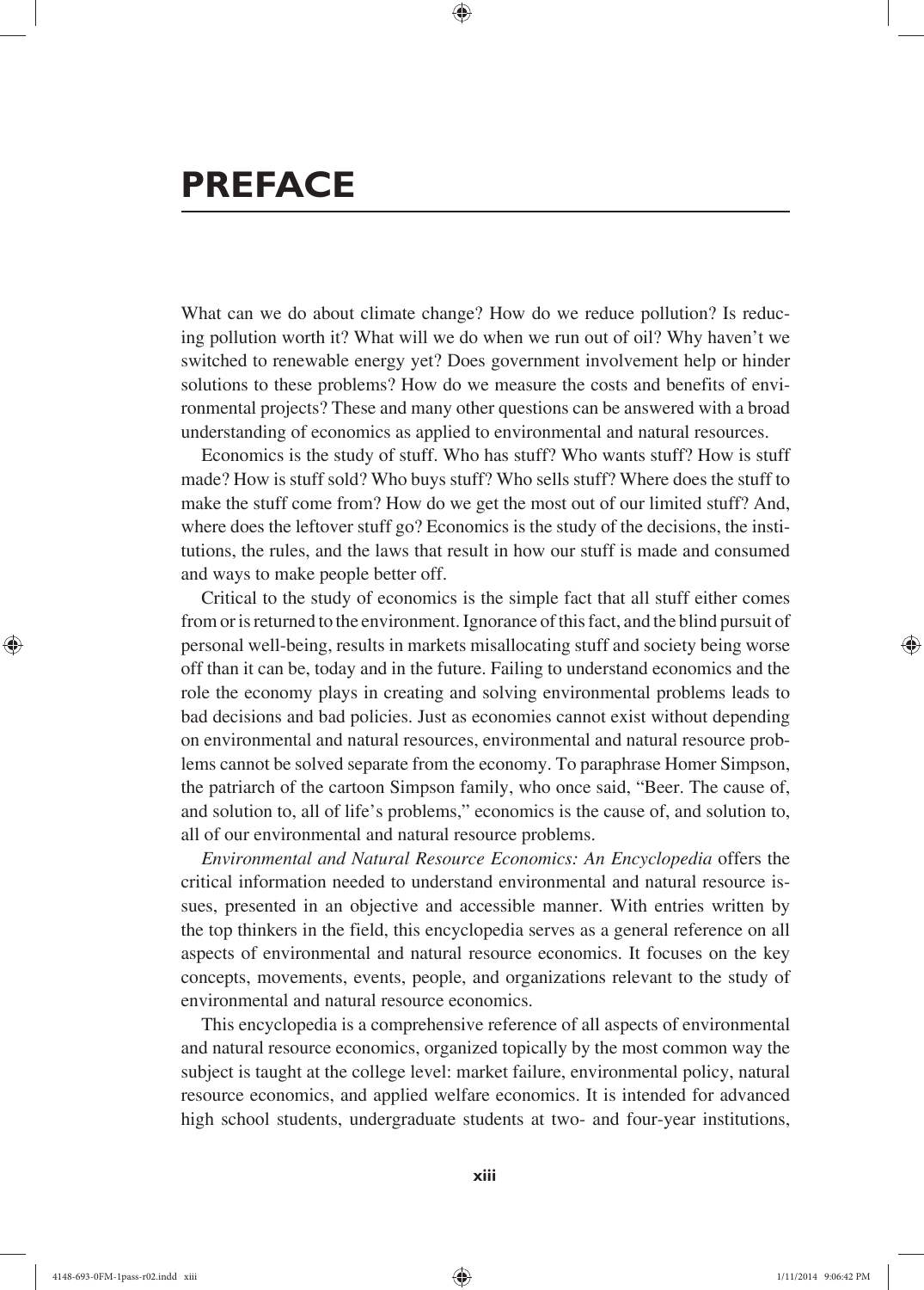#### **xiv | Preface**

teachers of economics, non-specialist scholars, researchers in other disciplines (such as political science, geography, and history), practitioners, policy makers and general readers. The encyclopedia can enhance the basic economic literacy of anyone involved with environmental and resource issues; and that includes everyone.

⊕

 We begin the encyclopedia with an introductory essay on environmental and natural resource economics. We encourage you to start with this overview as it will provide a context for many of the entries that follow. In choosing authors for each entry, we sought out those who not only know something about the topic, but are known as a thought-leader on that topic. Following the introduction are over 140 entries on topics ranging from critical historical events to current theories on environmental and natural resource issues. We believe that exploring these topics will provide you an entry into the vast field of environmental and resource economics. And we believe that after delving into *Environmental and Natural Resource Economics: An Encyclopedia* , you too will come to understand that economics is the cause of, and solution to, all of our environmental and natural resource problems.  *Timothy C. Haab and John C. Whitehead* 

♠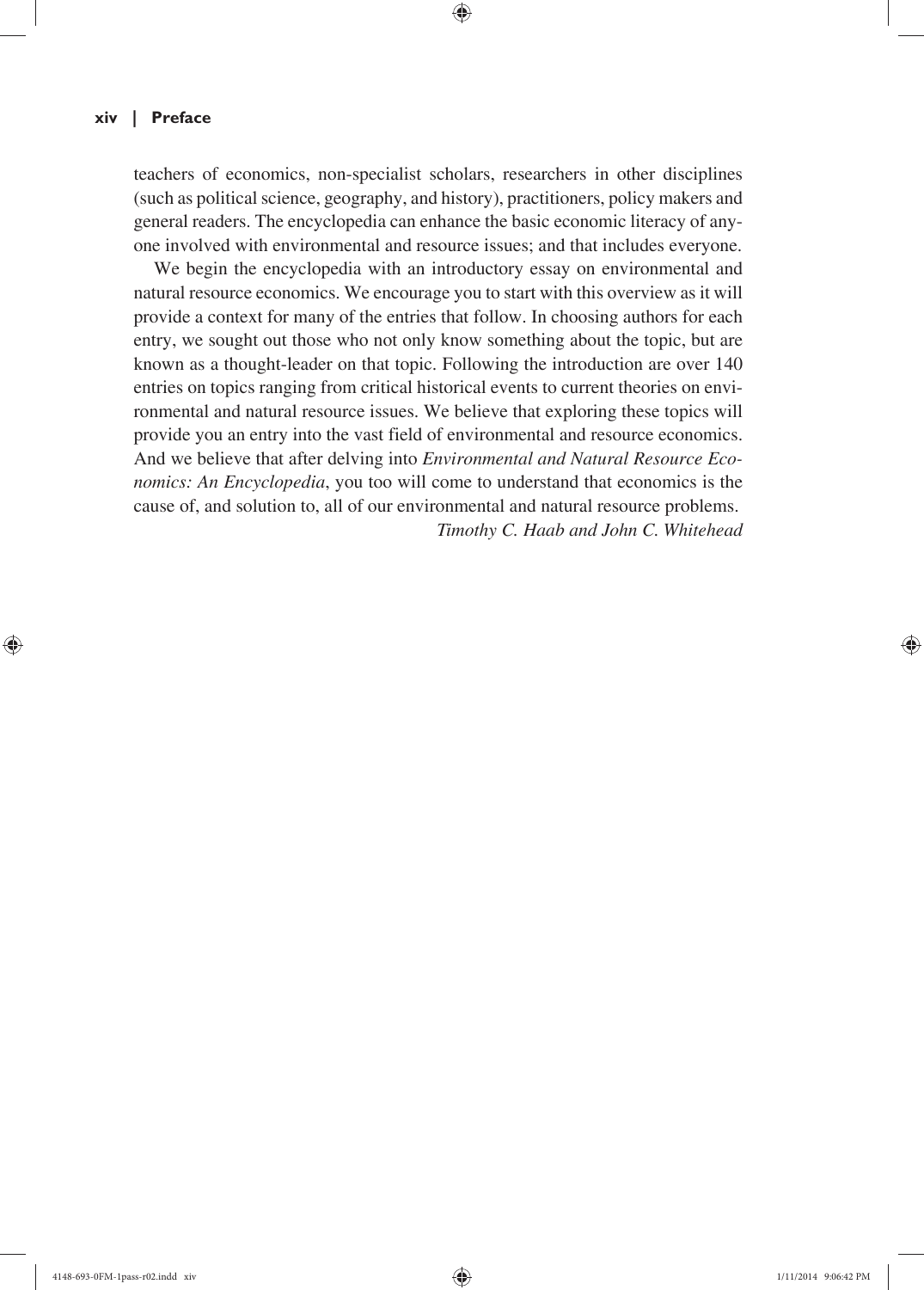### **ACKNOWLEDGMENTS**

 $\bigoplus$ 

 We would like to thank a number of people who helped move this project along. First, Brian Romer, our original editor, had the idea and talked us into the project. Hilary Clagget, who took over as editor, provided guidance and was patient while we tried to do almost everything at the last minute. Our associate editors, Jill Caviglia-Harris, Paul Chambers, Matt Interis, Lea-Rachel Kosnik, Dan Petrolia, and Pete Schuhmann provided an initial editing of about half of the entries and also provided some last-minute comments on the introduction. The contributors were timely, sharp, and amazingly able to provide a wealth of knowledge to a broad audience in a short space. Finally, on behalf of Brian Murray, we thank William Boulding, Dean of the Fuqua School of Business at Duke University and Kenneth Boulding's son, for his participation in a personal interview with Brian to inform the entry on Boulding.

⊕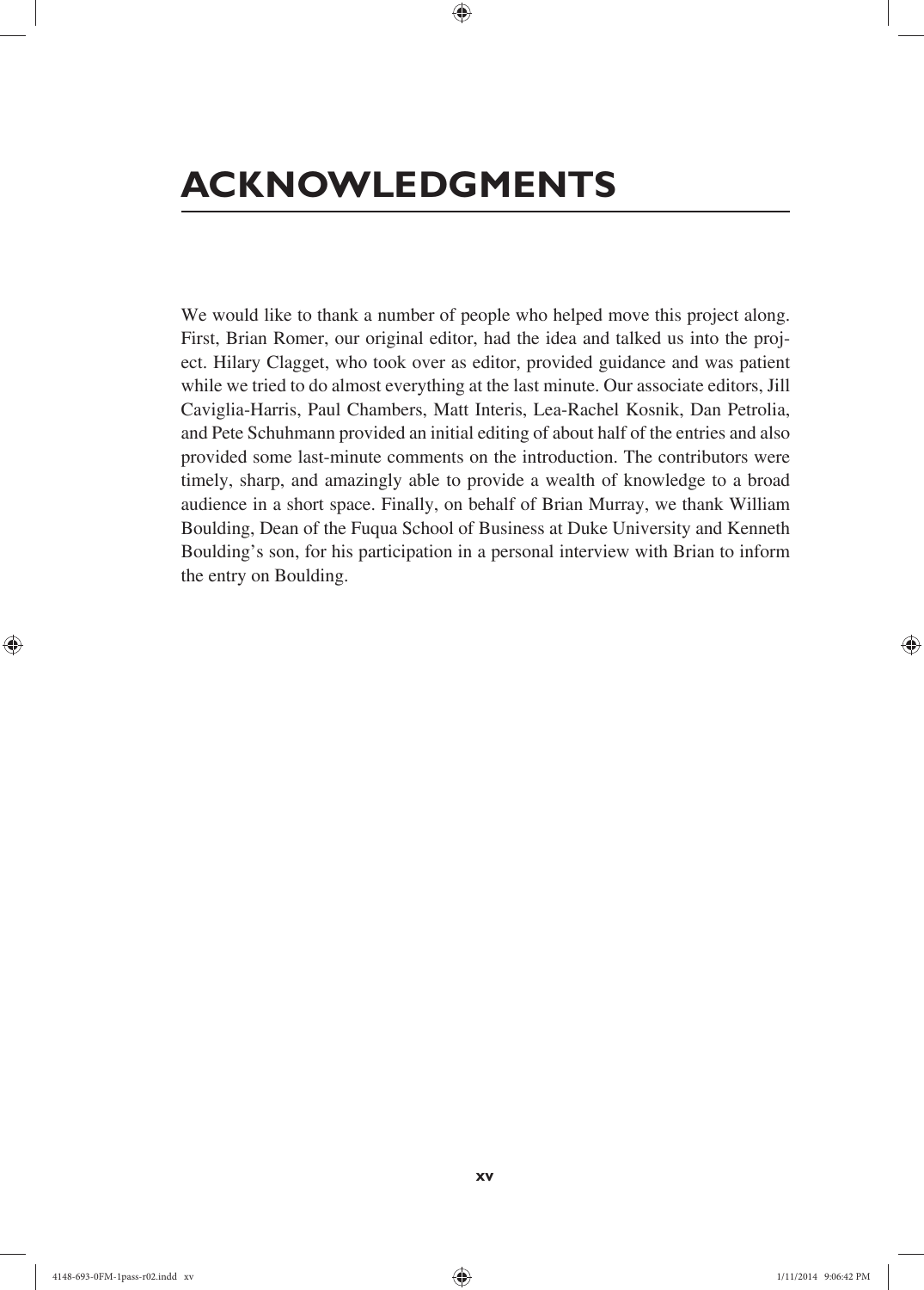# **ABOUT THE EDITORS AND CONTRIBUTORS**

⊕

#### **Editors**

 Timothy C. Haab is the chair of the Department of Agricultural, Environmental and Development Economics at Ohio State University. Timothy has served as coeditor of the *Journal of Environmental Economics and Management* , which is the flagship journal of the Association of Environmental and Resource Economists. He is the coauthor of *Valuing Environmental and Natural Resources* (Edward Elgar, 2002), and he and Whitehead are coauthors of *Preference Data for Environmental Valuation: Combining Revealed and Stated Approaches* (Routledge, 2010). Haab is also the author of more than 40 peer-reviewed journal articles. Haab received his Ph.D. from the University of Maryland in 1995.

 John C. Whitehead is the chair of the Department of Economics at Appalachian State University. He is a former associate editor of the *Journal of Environmental Management* (2010–2013) as well as *Marine Resource Economics*. He has served on the board of directors of the Association of Environmental and Resource Economists and is a past-president of the Socioeconomics Section of the American Fisheries Society. Whitehead is the author of more than 80 peer-reviewed journal articles, and he and Haab are coauthors of *Preference Data for Environmental Valuation: Combining Revealed and Stated Approaches* (Routledge, 2010). He received his Ph.D. from the University of Kentucky in 1990.

#### **Contributors**

 W. L. (Vic) Adamowicz University of Alberta

 David A. Anderson Centre College

 Lee G. Anderson University of Delaware

 Rodrigo Arriagada Pontificia Universidad Católica de Chile

 Maximilian Auffhammer University of California, Berkeley

 Kenneth A. Baerenklau University of California, Riverside

 Yoram Bauman Sightline Institute

 Robert P. Berrens University of New Mexico

 Okmyung Bin East Carolina University

 Richard C. Bishop University of Wisconsin-Madison

♠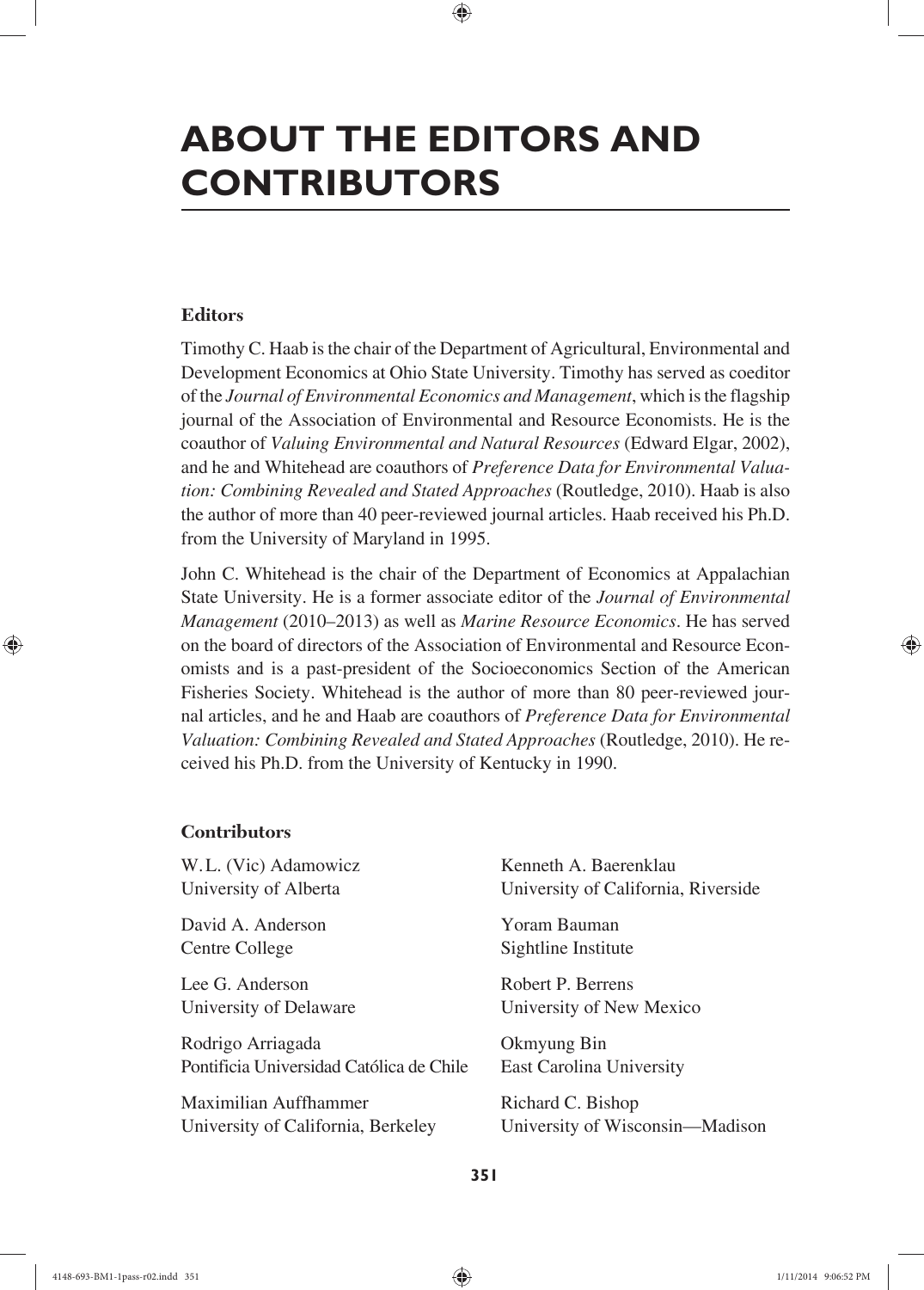#### **352 | About the Editors and Contributors**

 Glenn Blomquist University of Kentucky

 Peter C. Boxall University of Alberta

 Keith Brouhle Grinnell College

 Scott J. Callan Bentley University

 Richard T. Carson University of California, San Diego

 Jill L. Caviglia-Harris Salisbury University

 Paul E. Chambers University of Central Missouri

 Janie M. Chermak University of New Mexico

⊕

 Todd L. Cherry Appalachian State University

 Richard Crume U.S. Environmental Protection Agency

 Jim DeMocker U.S. Environmental Protection Agency

 Mark Dickie University of Central Florida

 Chris Dockins U.S. Environmental Protection Agency

 Dietrich Earnhart University of Kansas

 David A. Evans U.S. Environmental Protection Agency

 Mary F. Evans Claremont McKenna College

 $\textcolor{red}{\textcircled{\footnotesize{1}}}$ 

 Scott Farrow University of Maryland, Baltimore County

 Nicholas E. Flores University of Colorado Boulder

 Michael Giberson Texas Tech University

 Gwendolyn L. Gill University of North Carolina Charlotte

 Charles W. Griffiths U.S. Environmental Protection Agency

 Therese C. Grijalva Weber State University

 Peter A. Groothuis Appalachian State University

 Timothy C. Haab The Ohio State University

 John M. Hartwick Queen's University

 Martin D. Heintzelman Clarkson University

 Garth Heutel University of North Carolina at Greensboro

 Stephen P. Holland University of North Carolina at Greensboro

 Frances Homans University of Minnesota

 Richard B. Howarth Dartmouth College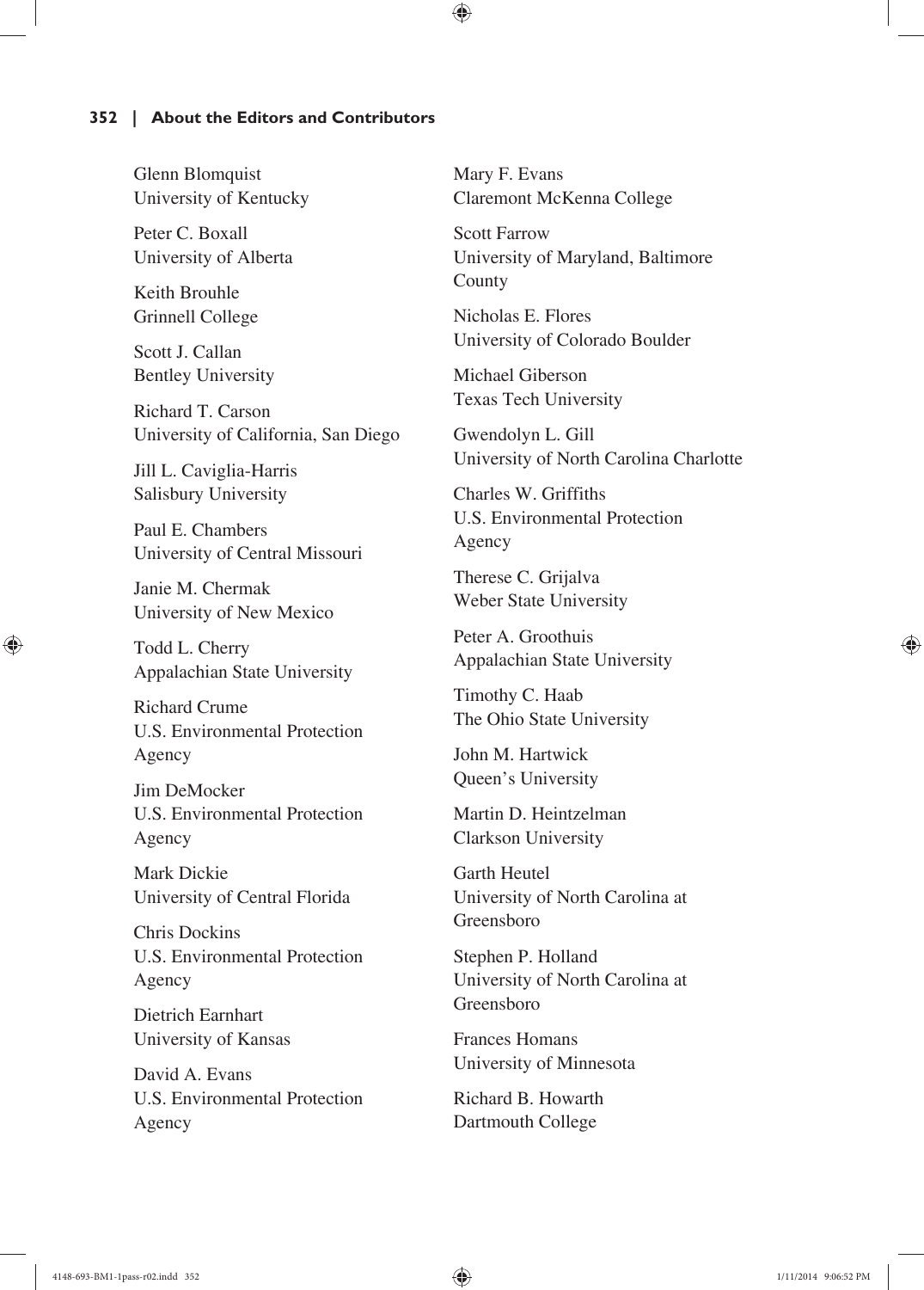#### **About the Editors and Contributors | 353**

 Bryan Hubbell U.S. Environmental Protection Agency

 Matthew G. Interis Mississippi State University

 Paul M. Jakus Utah State University

 Robert J. Johnston Clark University

 Nick Johnstone Organisation for Economic Cooperation and Development

 James R. Kahn Washington and Lee University and Universidade Federal do Amazonas

 Matthew E. Kahn University of California, Los Angeles

 Madhu Khanna University of Illinois

 Lynne Kiesling Northwestern University

 Catherine Kling Iowa State University

 Brandon C. Koford Weber State University

 Lea-Rachel Kosnik University of Missouri—St. Louis

 Matthew J. Kotchen Yale University

 Kate Krause University of New Mexico

 Jamie B. Kruse East Carolina University  Craig E. Landry East Carolina University

 Sherry L. Larkin University of Florida

 Lynne Lewis Bates College

 $\textcolor{red}{\textcircled{\footnotesize{1}}}$ 

 Joshua Linn Resources for the Future

 John B. Loomis Colorado State University

 Kelly B. Maguire U.S. Environmental Protection Agency

 David M. McEvoy Appalachian State University

 Mike McKee Appalachian State University

 Daniel L. Millimet Southern Methodist University

 Tanga McDaniel Mohr Appalachian State University

 Mark A. Moore Simon Fraser University

 O. Ashton Morgan Appalachian State University

 Katrina Mullan University of Montana

 Brian C. Murray Duke University

 Jason H. Murray University of South Carolina

 Jim Neumann U.S. Environmental Protection Agency

♠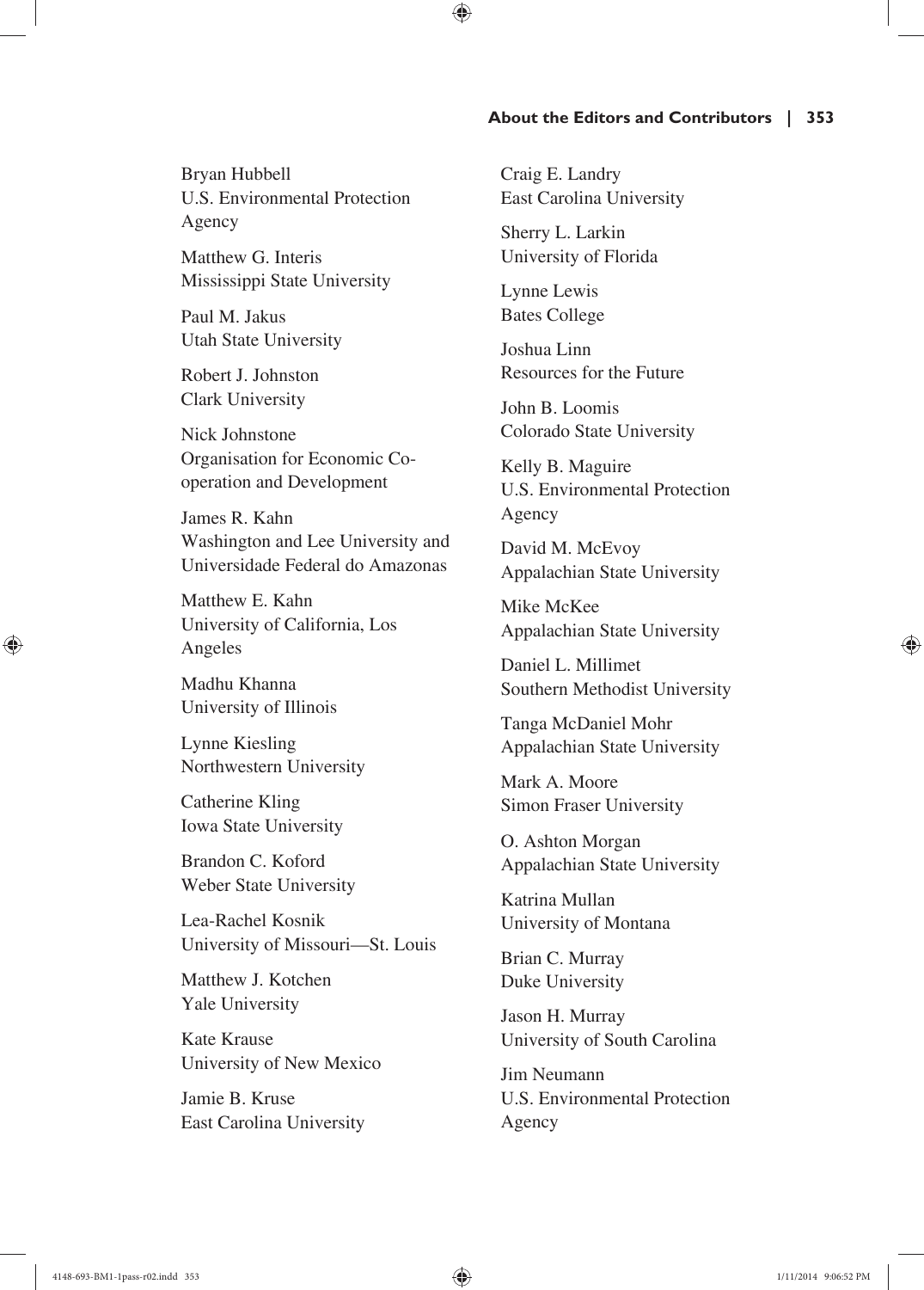#### **354 | About the Editors and Contributors**

 Douglas Noonan Indiana University-Purdue University Indianapolis

 Catherine S. Norman Johns Hopkins University

 Clifford Nowell Weber State University

 Karen Palmer Resources for the Future

 Ian Parry International Monetary Fund

 George R. Parsons University of Delaware

 Mark D. Partridge The Ohio State University

 Robert H. Patrick Rutgers University

⊕

 Subhrendu K. Pattanayak Duke University

 Krishna P. Paudel Louisiana State University

 Daniel Petrolia Mississippi State University

 Daniel Phaneuf University of Wisconsin

 Paul R. Portney University of Arizona

 Bill Provencher University of Wisconsin

 Alan Randall University of Sydney

 Richard C. Ready Pennsylvania State University  Robert B. Richardson Michigan State University

 $\textcolor{red}{\textcircled{\footnotesize{1}}}$ 

 Mary Riddel University of Nevada, Las Vegas

 Michael J. Roberts University of Hawaii

 Randall S. Rosenberger Oregon State University

 James Roumasset University of Hawai'i, Mānoa

 Jayjit Roy Appalachian State University

 Jonathan Rubin The University of Maine

 Abdoul G. Sam The Ohio State University

 Kurt E. Schnier University of California, Merced

 Peter W. Schuhmann University of North Carolina Wilmington

 Kurt Schwabe University of California, Riverside

 Peter M. Schwarz University of North Carolina Charlotte

 Jason Scorse Monterey Institute of International Studies

 Roger A. Sedjo Resources for the Future

 Kathleen Segerson University of Connecticut

 Ronald J. Shadbegian U.S. Environmental Protection Agency